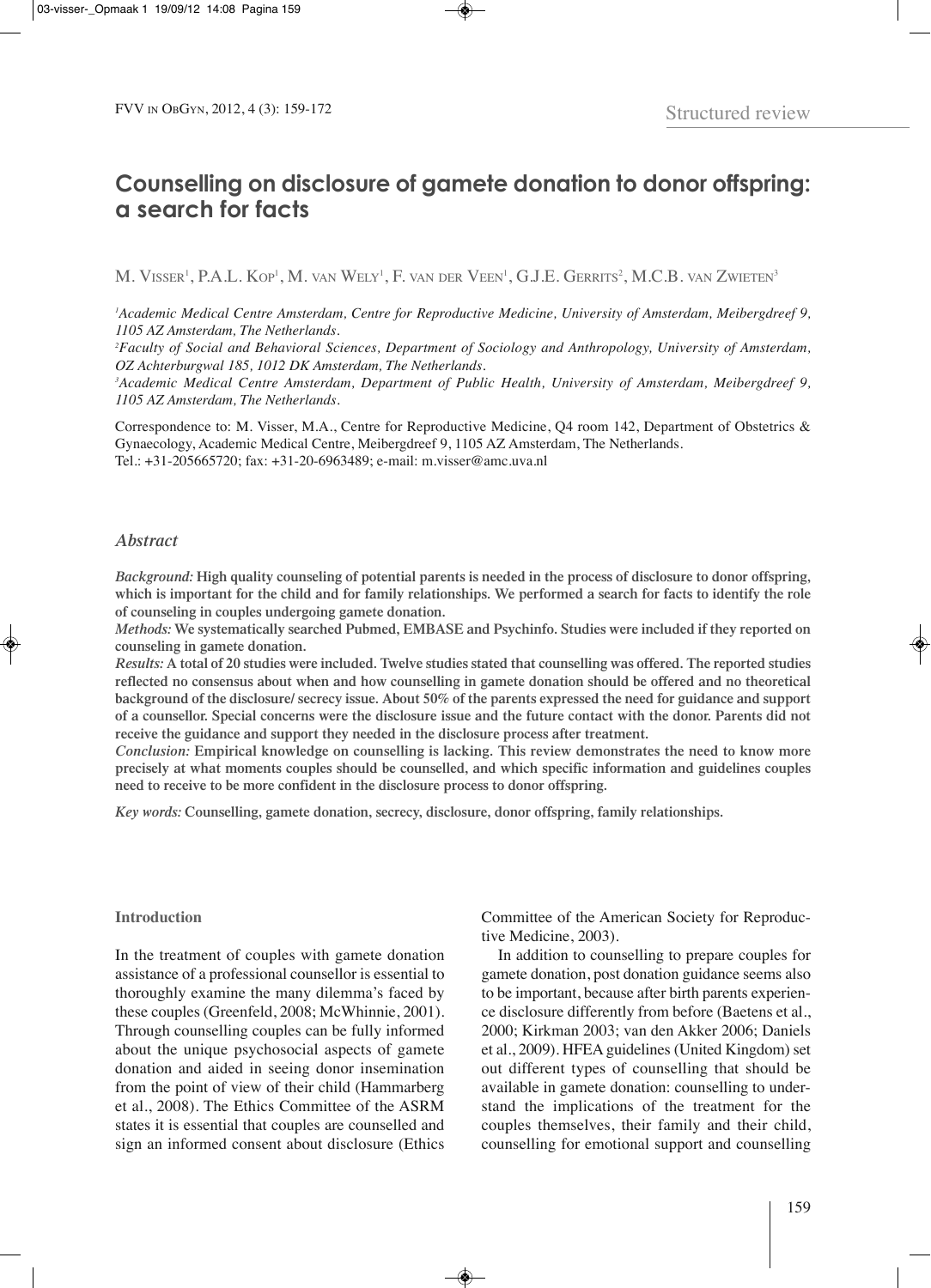to help couples to cope with the consequences of infertility and treatment (Human Fertilization and Embryology Act, 1990).

Typical for counselling in gamete donation is the issue of disclosure. Several institutes in the field of Assisted Reproductive Techniques (ART) like the Human Fertilisation and Embryology Authority (HFEA), and the American Society of Reproductive Medicine (ASRM), as well as The United Nations Convention of the Rights of the Child (UNCRC) offer guidelines that encourage disclosure to donor offspring and respect the rights of the child (Human Fertilization and Embryology Act, 1990; Ethics Committee of the American Society for Reproductive Medicine, 2004). The importance of these guidelines is underpinned by legislation in several European countries, New Zealand and some states of Australia, giving donor offspring the right to know their donor's identity at the age of 16 or 18 (Janssens et al., 2005; Daniels et al., 2009). Comparative studies between parents who did and did not disclose gamete donation show that parents who disclosed gamete donation for their (non adolescent) children had a more positive parent-child relationship, less conflicts between them and their children, and better relationships between parents than in families where parents choose for secrecy. Nevertheless, families which kept gamete donation secret, were functioning within the range of normal family life (Lalos et al., 2007; Paul and Berger, 2007). Non disclosure of donor conception creates family tension, because the secret is always present in the mind of the keepers and causes a troublesome burden with subsequent detrimental impact on the child (McGee et al., 2001; Daniels, 2009). The biological origin is very important to be acknowledged and accepted, because it gives trust and self-esteem to donor offspring (McGee et al., 2001).

However, it is known that without having received the proper information on the disclosure issue, many couples tend to do nothing, even though it may be in their own and child's best interest (baran and Pannor, 1993). Studies on gamete donor recipients and donor offspring have shown that parents often want or intend to disclose, but are afraid of the consequences. Moreover, parents are uncertain about the timing and about how to present information of the donation. They especially fear that disclosure could have a negative effect on the parent-child relationship and therefore tend to postpone disclosure to donor offspring (Gottlieb et al., 2000; Söderström et al., 2010; van den Akker, 2006; Hershberger et al., 2007; Daniels et al., 2011). In case parents intend to disclose gamete donation to their child, but do not do so, the child seems to have no rights while laws have changed. More specific research is needed to know how to support parents to bridge the discord between parents cognition and behaviour and in favour of the children's rights (van den Akker, 2006). These data reinforce the need for proper and high quality professional counselling in preparing parents for disclosure and other aspects related to family building based on donor gametes.

In this review we provide an overview of available facts and data about the need for counselling and the content of counselling for couples undergoing gamete donation on the one hand, and the role of the counsellor with regard to disclosure on the other hand.

The quality of the different studies varied a lot. Only two studies used validated scales to analyze the questionnaires (Hahn and Craft-Rosenberg, 2002; Hammarberg et al., 2008). Moreover some studies entailed a very small population of women, which makes the data hard to interpret (Salter-Ling et al., 2001; Murray and Golombok, 2003; Hershberger et al., 2007; Lalos et al., 2007).

Also, eight studies did not describe if counselling was performed (Lindblad et al., 2000; Muray and Golombok, 2003; Hershberger et al., 2007; Lalos et al., 2007; MacDougal et al., 2007; Grace et al., 2008; Daniels et al., 2009; Söderström et al., 2010), which makes the quality assessment of these articles difficult in relation to disclosure.

In twelve of the 20 studies we found that counselling was offered, but very little on how couples were counselled. in one study tools for parents to disclose to donor offspring were described like: in the presence of both parents, in an early point in life, for instance when a child asks about conception in general and according to the developmental level of the child, though it is not mentioned on which evidence these tools are based. The moment when counselling was offered was not clear in 6 of these twelve studies.

#### **Material and methods**

#### *Search strategy and study selection*

We performed a structured literature search using Pubmed, EMBASE and Psychinfo from incipience to March 2012. An information specialist (JD) performed a systematic search using the following search strings:

#### Search strings for medline:

("donor offspring"[tiab] OR donation OR insemination) AND (confidentiality OR secrets OR secrecy OR disclosure OR anonimity OR "right to know" OR revelation OR openness) ("donor offspring"[tiab] OR donation OR insemination) AND (confidentiality OR secrets OR secrecy OR disclosure OR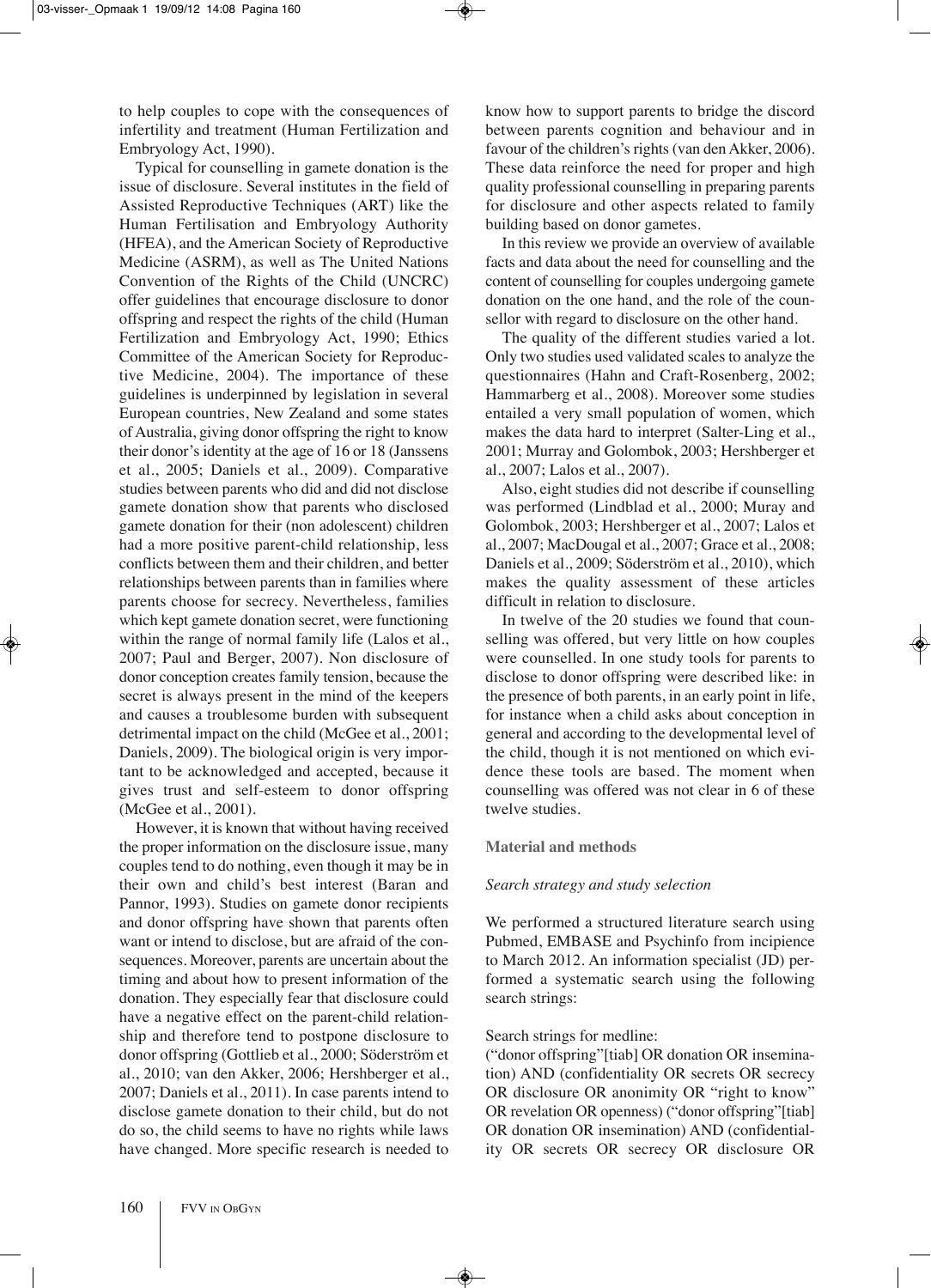anonymity OR "right to know" OR revelation OR openness) AND (counselling)

## Search strings for EMBASE:

((gamete donation OR donor offspring OR donation) OR insemination).mp) AND ((exp parental attitudes/ OR (confidentially OR secret OR secrecy OR disclosure OR anonymity OR right to know OR revelation OR openness).mp)

## Search strings for Psychinfo:

1. (fertility counselling OR (counselling and fertility)).tw.

2. ((gamete donation OR donor offspring OR donation OR insemination).tw) AND (exp parental attitudes/ OR (confidentially OR secret OR secrecy OR disclosure OR anonymity OR right to know OR revelation OR openness).tw.)

We followed the Prisma guidelines.

## *Inclusion and exclusion criteria*

Articles were included if they reported on (1) counselling in gamete donation and (2) decision making of parents in gamete donation. We only included empirical studies and excluded editorials or articles on ethical subjects. Studies on both heterosexual and homosexual couples were included in the search, though only studies on heterosexual couples were found. This review is focussed on couples with one genetic parent. Data on embryo donation were excluded, because in these cases neither of the parents have a genetic link with the child.

## *Identification*

The abstracts of all the articles identified through the search were read by two researchers (M.V., P.K.). If there were any doubts about eligibility after reading the abstract, they screened the full text to make sure no papers were missed. In case of disagreement, the decision of a third reviewer (M.W.) was final.

## *Methods of review*

From each included article the following data were extracted: study characteristics specified as randomized study or not- randomized study, prospective or retrospective cohort study, inclusion and exclusion criteria, number of participants, number of families, sampling strategy, percentage of disclosure, if counselling was performed and finally which topics and decisions were important for parents in the disclosure process.

### **Results**

## *Results of search*

The search retrieved 845 articles from Pubmed, EMBASE and Psychinfo. The process of article selection is summarized in Fig. 1. After screening titles and abstracts 53 articles were selected for further reading. 33 papers did not meet the inclusion criteria, because they did not report on counselling (van den Akker, 2006; Araya, 2011; broderick et al., 1995; broderick et al*.*, 2001; Cook et al*.*, 1995; Crawshaw, 2002; Daniels et al., 2001; Daniels et al., 2011; dresser, 2001; Feast, 2003; Gottlieb et al*.*, 2000; Greenfeld, 2008; Hershberger et al., 2004; Lampic et al*.*, 2009; Landau et al., 2003; Leeb-Lundberg et al*.*, 2006; Leiblum et al*.*, 1992; Lycett et al*.*, 2004; Mahlstedt et al*.*, 1998; McGee et al., 2001; McWhinnie, 2000; Meijer et al*.*, 1980; Milsom, 1982; Pike S, 2005; Purewal et al*.*, 2009; Rowland, 1985; Jadva et al., 2009; Jadva et al., 2011; Readings et al., 2011; Smith, 1979; Spring, 1974; Svanberg et al., 2008; Yee et al., 2011).

A total of 20 articles, reporting on counselling and prospective parents' decision-making in disclosure in gamete donation were included in the review. Two articles reported on the same population; both were included as they present different outcomes (Grace et al., 2008; Daniels et al., 2009). Two other articles also reported on the same population; both were included, because they also presented different outcomes (MacDougall et al., 2007; Shehab et al., 2008).

## *Characteristics of included studies*

The included 20 studies were performed in European countries (the UK, Sweden, Belgium, Finland), in the USA, New Zealand and Australia. The study characteristics including the key features on samples, methodologies and aims of research of the studies are summarized in Table I. No randomized studies were found. Of the 20 studies, two were prospective and the other 18 were retrospective studies.

## *Characteristics of the study population*

The 20 studies were performed in 2151 couples that were all heterosexual. For 2126 couples both female and male partners participated, for 25 couples only the women were invited to participate (Murray and Golombok, 2003; Hershberger et al., 2007). The gamete donation concerned donor insemination (DI) in ten studies, oocyte donation in six studies and a combination of oocyte and donor insemination in another four studies. The number of participants in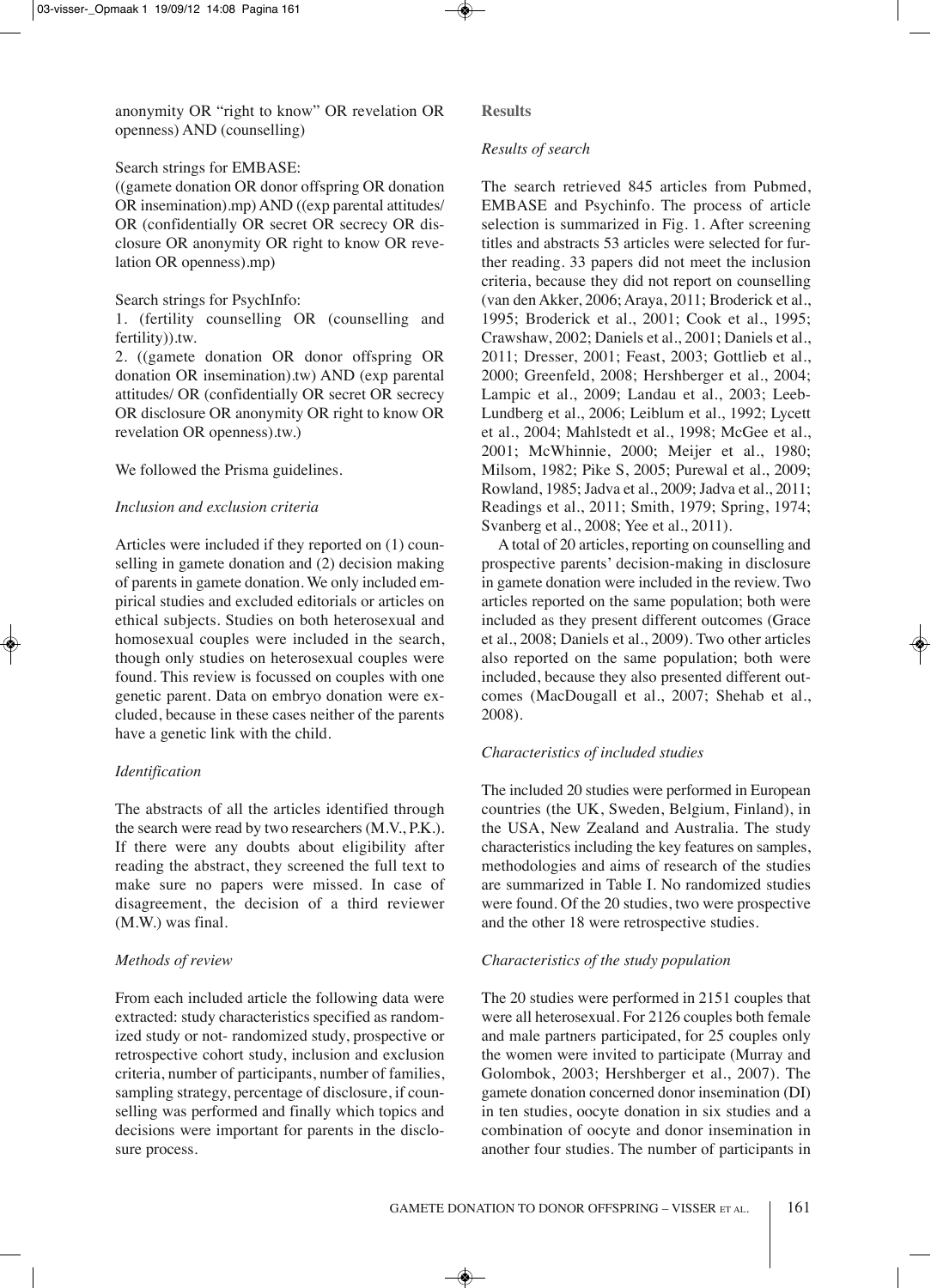

*Fig. 1.* — Process from initial search to final inclusion for papers on counselling and parental concerns in disclosure in gamete donation.

these studies varied between 8 and 267 couples  $(Table I).$ 

### *Characteristics of methodology*

Information was retrieved by questionnaires in nine studies (Durna et al., 1997; Hahn and Caft-Rosenberg, 2002; Hammarberg et al., 2008; Isaksson et al., 2011; Leiblum and Avis, 1997; Lindblad et al., 2000; Nachtigall et al., 1998; Salter-Ling et al., 2001; Söderström et al., 2010), in one study by telephone interview after a questionnaire (Rumball and Adair, 2003), in one study by telephone interview (Lalos et al., 2007) and by face-to-face interviews in nine studies (Baetens et al., 2000; Daniels et al., 1995, 2009; Grace et al., 2008; Hershberger et al., 2007; Laruelle et al., 2011; MacDougall et al., 2007; Murray and Golombok, 2003; Shehab et al., 2008). in the nine studies wherein couples were approached by questionnaire, all couples received separately the questionnaire. In four other studies partners were interviewed separately (MacDougall et al., 2007; baetens et al., 2000; Lalos et al, 2007; Rumball and Adair, 1999). In two of the other studies both partners were interviewed together (Daniels et al., 1995; Laruelle et al., 2011); in one study partners

were interviewed together and separately (Shehab et al., 2008); in two studies couples were interviewed together, but in case of divorce couples were interviewed separately (Daniels et al., 2009; Grace et al., 2008) and in two studies the male partner was not interviewed (Hershberger et al., 2007; Murray and Golombok, 2003) (Table I).

### *Characteristics of the counselling process*

Study findings about counselling are provided in Table II. Of the twenty included studies, twelve studies explicitly stated that couples received counselling (Baetens et al., 2000; Daniels et al., 2009; Durna et al., 1997; Hahn and Caft-Rosenberg, 2002; Hammarberg et al., 2008; Isaksson et al., 2011; Laruelle et al., 2011; Leiblum et al., 1997; Nachtigall et al., 1998; Rumball and Adair, 1999; Salter-ling et al.,  $2001$ ; Shehab et al.,  $2008$ ). Nine of these twelve studies reported about the actual number of couples that underwent counselling before or after gamete donation. In six of these studies all couples received counselling (Baetens et al., 2000; Daniels et al., 2009; Hahn and Caft-Rosenberg, 2002; Hammarberg et al., 2008; Laruelle et al., 2011; Salter-Ling et al., 2001). In the other three studies respectively  $33\%$ ,  $94\%$  and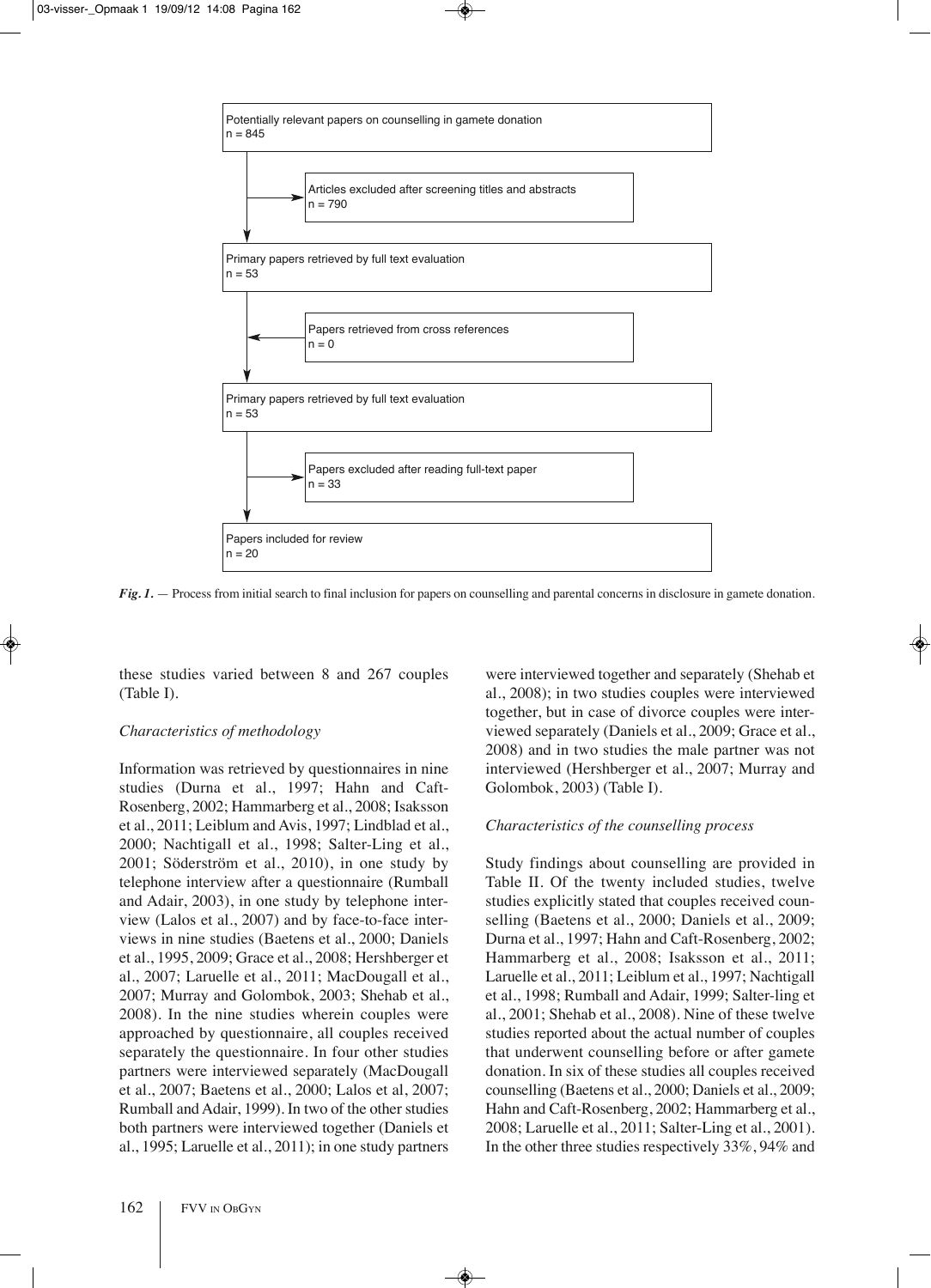**Table I:** Characteristics of studies (OD = oocyte donation, GD = gamete donation, DI = donor insemination).

| Author (year) country                                  | <b>Sample</b>                                                              | <b>Method and design</b>                                                                                                           | <b>Aim of Research</b>                                                                                                                                           |
|--------------------------------------------------------|----------------------------------------------------------------------------|------------------------------------------------------------------------------------------------------------------------------------|------------------------------------------------------------------------------------------------------------------------------------------------------------------|
| Daniels et al. (1995) New<br><b>Zealand</b>            | 58 couples, donor<br>insemination                                          | Retrospective study/<br>interview                                                                                                  | Examine the nature of agreement<br>and the dynamics between<br>parents to disclose                                                                               |
| Leiblum et al. (1997) USA                              | 27 couples, donor<br>insemination                                          | Retrospective study/pilot<br>tested questionnaire, with 1-<br>6 point scale                                                        | Examine how couples deal with<br>disclosure after donor<br>insemination; discrepancy<br>between men and women                                                    |
| Durna et al. (1997) Australia                          | 267 couples, donor<br>insemination                                         | Retrospective study/<br>questionnaire                                                                                              | Examine attitudes of parents of<br>disclosure to their child after<br>donor insemination                                                                         |
| Nachtigall et al. (1998) USA                           | 184 couples, donor<br>insemination                                         | Retrospective study/<br>questionnaire                                                                                              | Examine disclosure decision after<br>donor insemination and identify<br>concerns and issues that influence<br>parents disclosure decision                        |
| Rumball et al. (1999)<br><b>New Zealand</b>            | 78 couples, donor<br>insemination                                          | Retrospective study/<br>questionnaire after telephone disclosure and intention to<br>interview, multiple choice<br>and open ended. | Examine experiences of<br>disclose, and donor offspring<br>responses                                                                                             |
| Lindblad et al. (2000) Sweden 148 couples, donor       | insemination                                                               | Retrospective study/<br>questionnaire                                                                                              | Examine reasons why couples do<br>or do not disclose donor<br>insemination to their child;<br>reasons that influence decision<br>making after donor insemination |
| Baetens et al. (2000) Belgium                          | 144 couples, oocyte<br>donation                                            | Retrospective study/<br>Interview                                                                                                  | Analyse decision making process,<br>and influence of counselling.<br>Donors' motivation in case of<br>personal relationship with the<br>$acceptant(s)$ .         |
| Salter-Ling et al. (2001) UK                           | 24 couples, donor<br>insemination, included 11<br>network<br>group couples | Retrospective study/<br>questionnaire                                                                                              | Examine levels of distress and<br>concerns, and the role of<br>counselling. Explore views of<br>couples about disclosure to donor<br>offspring                   |
| Hahn et al. (2002) USA                                 | 31 couples oocyte donation Retrospective study/                            | questionnaire,15 open-ended<br>and 6 closed questions.<br>Scales: (FES), (SS-A)                                                    | Identify variables influencing<br>disclosure decisions, plus effect<br>on families                                                                               |
| Murray et al. (2003) UK                                | 17 couples, oocyte<br>donation                                             | Retrospective study/<br>interview                                                                                                  | Examine the extend of openness,<br>decision-making factors on<br>whether, what and how to<br>disclose to their child in oocyte<br>donation                       |
| MacDougall et al. (2007) USA 141 couples, gamete       | donation (62 DI, 79 OD)                                                    | Retrospective study/<br>interview                                                                                                  | Examine how parents envision,<br>plan and enact disclosure after<br>gamete donation to donor<br>offspring                                                        |
| Hershberger et al. (2007) USA 8 women, oocyte donation |                                                                            | Retrospective study,<br>qualitative naturalistic/2<br>interviews 9-23 weeks after<br>gestation                                     | Provide in- depth descriptions of<br>disclosure experience, and<br>influencing factors for disclosure                                                            |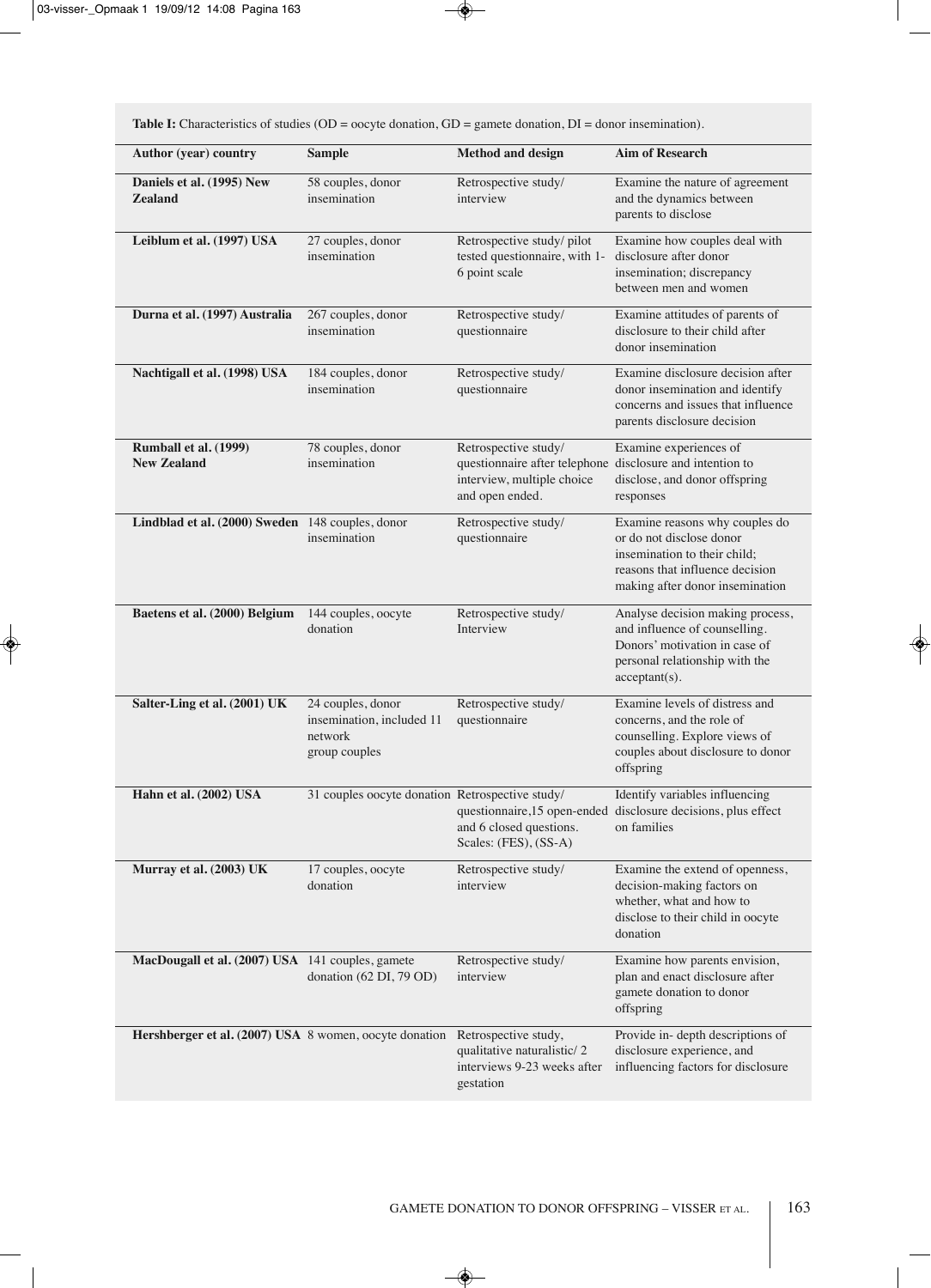| Lalos et al. (2007) Sweden                                                                                | 19 couples, donor<br>insemination                | Retrospective study/<br>telephone interview (follow<br>$up$ study)                                                          | Examine parents' thoughts about<br>openness and whether, when and<br>how to disclose donor<br>insemination to their child and<br>examine experiences with health<br>care professionals                                   |
|-----------------------------------------------------------------------------------------------------------|--------------------------------------------------|-----------------------------------------------------------------------------------------------------------------------------|--------------------------------------------------------------------------------------------------------------------------------------------------------------------------------------------------------------------------|
| Hammarberg et al. (2008)<br><b>Australia</b>                                                              | 184 couples, gamete<br>donation                  | Retrospective study/self<br>reported questionnaire T1-<br>T2, 7 point Lickert scales                                        | Examine donors and recipients<br>views about counselling, beliefs<br>about disclosure before and after<br>counselling                                                                                                    |
| <b>Grace et al. (2008)</b><br><b>New Zealand</b>                                                          | 41 couples, donor<br>insemination                | Retrospective study/<br>interview                                                                                           | Examine parental thinking about<br>donated gametes and the role of<br>the donor in building family                                                                                                                       |
| Sehab et al. (2008) USA                                                                                   | 141 couples gamete<br>donation (62 DI, 79 OD)    | Retrospective study/In-<br>depth interview                                                                                  | Analyze the decision-making<br>process in couples after donor<br>insemination                                                                                                                                            |
| Daniels et al. (2009)<br><b>New Zealand</b>                                                               | 43 couples, donor<br>insemination                | Retrospective study/<br>interview in follow up study.<br>Counselling T1: doctors, T2<br>trained professional<br>counsellors | Examine parental decision-<br>making regarding information<br>sharing with donor offspring after<br>donor insemination                                                                                                   |
| Söderström et al. (2010)<br><b>Finland</b>                                                                | 167 couples, oocyte<br>donation                  | Retrospective study/<br>questionnaire                                                                                       | Examine parents' plans of<br>disclosure to their child and<br>others, their attitude and<br>satisfaction after oocyte donation                                                                                           |
| Isaksson et al. (2011) Sweden                                                                             | 257 couples, gamete<br>donation (127 DI, 152 OD) | Prospective study/<br>questionnaire T1 before<br>treatment, T2 after start<br>treatment. Control group:<br>sperm recipients | Investigate couples attitudes<br>towards disclosure to their child<br>and genetic parenthood,<br>disclosure behaviour to others,<br>and need of information and<br>support regarding parenthood<br>after gamete donation |
| <b>Laruelle</b> et<br>135 couples,<br>al. (2011)<br>oocyte<br>donation and<br><b>Belgium</b><br>90 donors | Prospective study/semi<br>structured interviews  | motivations.                                                                                                                | Compare motivations, choices and attitudes of recipient couples<br>in 3 types of donations in oocyte donation and assess donors                                                                                          |

56% of the couples received counselling (Leiblum et al., 1997; Rumball and Adair, 1999; Shehab et al., 2008). in eight studies it seemed that couples had been counselled, but this was not explicitly mentioned (Daniels et al., 1995; Grace et al., 2008; Hersberger et al., 2007; Lalos et al., 2007; Lindblad et al., 2000; MacDougall, 2007; Murray and Golombok, 2003; Söderström et al., 2010).

The information provided about the counselling practices in the different clinics (counselling being voluntary or mandatory, for whom counselling was available and what type of counselling was offered) was limited and varied substantially among the various studies. Still, the limited information showed considerable differences in counselling practices. in four studies counselling was available (Baetens et al., 2000; daniels et al., 2009; Hahn et al., 2002; Hammarberg et al., 2008). in two studies it was explicitly mentioned that counselling was available, but not mandatory (Nachtigall et al., 1998; Shehab et al., 2008). in three studies it was mentioned that counselling was mandatory for certain cases or on specific moments. in one study with sperm and oocyte donation couples, many sperm donor couples did not, but most oocyte donation couples did receive counselling that was mandatory or they received voluntary counselling at specific decision points (Shehab et al., 2008). In one study couples received mandatory 'implication counselling' before treatment to consider the implications of the treatment for themselves, their families and any potential child (Salter-Ling et al., 2001). In another study cou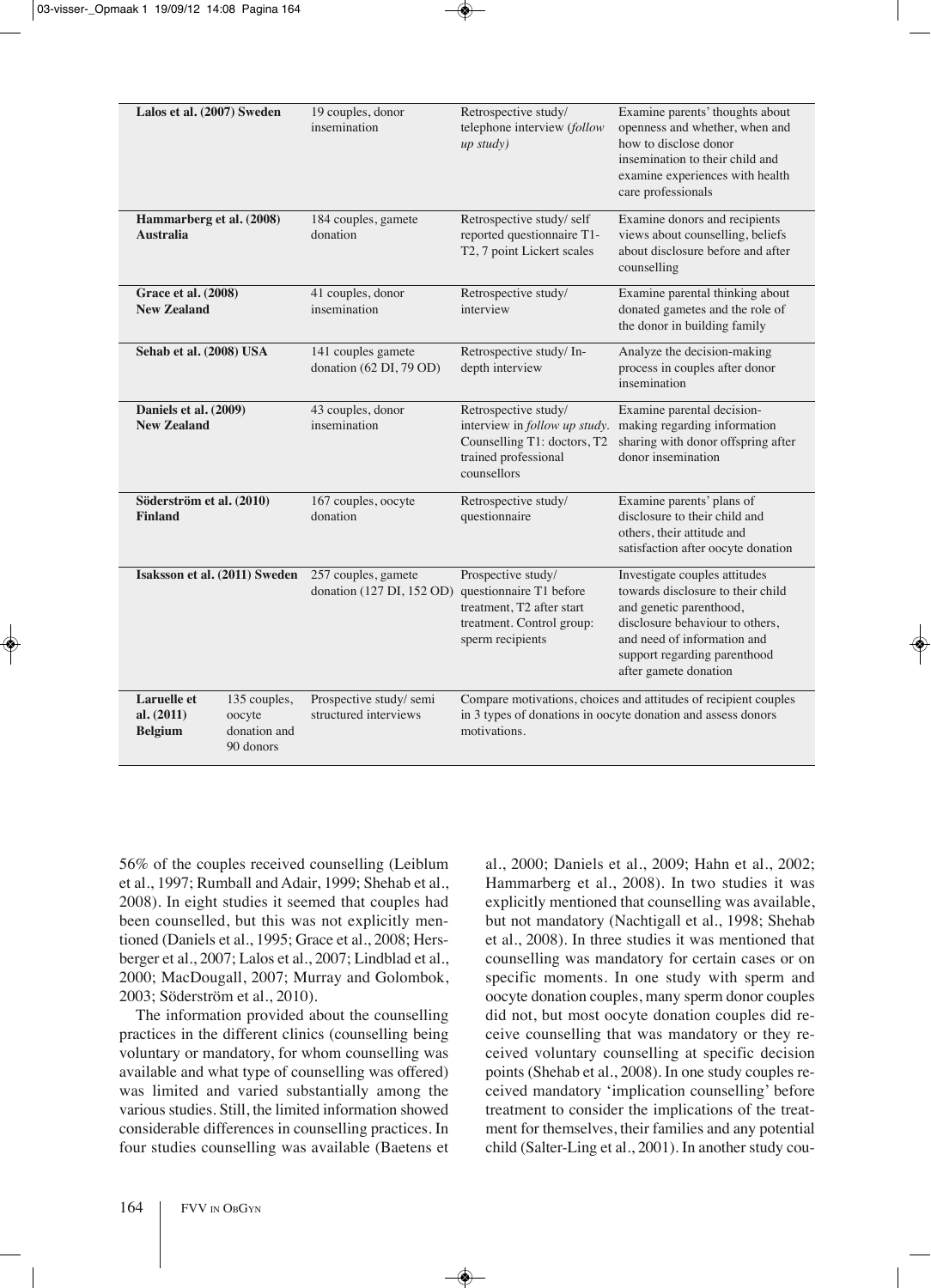**Table II.** - Disclosure and counselling.

| <b>Author</b> (year)<br>country                                    | <b>Disclosure to</b><br>donor offspring                         | <b>Intended to</b><br>disclose before<br>conception         | Age donor<br>offspring at time<br>of disclosure | <b>Counselling</b><br>wanted; for what counselling<br>reasons                                                | <b>Received</b>                                               |
|--------------------------------------------------------------------|-----------------------------------------------------------------|-------------------------------------------------------------|-------------------------------------------------|--------------------------------------------------------------------------------------------------------------|---------------------------------------------------------------|
| Daniels et al (1995)<br><b>New Zealand</b>                         | unknown                                                         | unknown                                                     | unknown                                         | not clear                                                                                                    | uncertain                                                     |
| <b>Rumball et al. (1999)</b> 30%, (34% < 3y;<br><b>New Zealand</b> | $30\% < 2y$ ; $20\% <$<br>birth)                                | majority                                                    | $0-8y$                                          |                                                                                                              | yes, 94%                                                      |
| <b>Grace (2008)</b><br><b>New Zealand</b>                          | 34%                                                             | 19%                                                         | unknown                                         | not clear                                                                                                    | uncertain                                                     |
| Daniels et al. (2009)<br><b>New Zealand</b>                        | 35%                                                             | 18%                                                         | unknown                                         | 5 couples asked for yes, 100%<br>2nd counselling<br>later by<br>professional<br>counsellor                   |                                                               |
| Durna et al. (1997)<br><b>Australia</b>                            | 5%                                                              | 18% intend before 0-15 y, mean age<br>conception<br>45% did | disclosure $6,3$ y                              | not clear                                                                                                    | Yes                                                           |
| Hammarberg et al.<br>(2008) Australia                              | 84%                                                             | unknown                                                     | unknown                                         | 75%                                                                                                          | yes, 100%                                                     |
| Leiblum et al. (1997) 25%<br><b>USA</b>                            |                                                                 | unknown                                                     | $1-13y$                                         | not clear                                                                                                    | yes, 33%                                                      |
| Nachtigall (1998)<br><b>USA</b>                                    | 30%                                                             | unknown                                                     | unknown                                         | not clear                                                                                                    | yes, not mandatory                                            |
| Hahn et al. (2002)<br><b>USA</b>                                   | 39%                                                             | unknown                                                     | 6 month-5y                                      | 35%                                                                                                          | yes, 100%                                                     |
| Hershberger et al.<br>$(2007)$ USA                                 | $0\%$                                                           | 50%                                                         | before birth                                    | not clear                                                                                                    | uncertain                                                     |
| MacDougall et al.<br>$(2007)$ USA                                  | 32% DI mean<br>age 7,2<br>23% OD,<br>mean age 3,6               | 48% DI<br>58% OD                                            | uncertain                                       | not clear                                                                                                    | unknown                                                       |
| Sehab et al. (2008)<br><b>USA</b>                                  | 32% DI, mean age 28% DI, 58% OD<br>7,2; 23% OD,<br>mean age 3,6 |                                                             | unknown                                         | not clear                                                                                                    | yes, for DI not<br>mandatory. For OD<br>mandatory and<br>many |
| Lindblad et al.<br>$(2000)$ Sweden                                 | $11\%$                                                          | 41%                                                         | $0-12$                                          | not clear                                                                                                    | uncertain                                                     |
| Lalos et al. (2007)<br><b>Sweden</b>                               | 61%,<br>$3,5 - 5y$                                              | 33%                                                         | $1-10y$                                         | not clear                                                                                                    | uncertain                                                     |
| Isaksson et al. (2011)<br><b>Sweden</b>                            | $0\%$                                                           | 90%                                                         | before birth                                    | 33% wanted more<br>information (26%<br>of men, $40\%$ of<br>women), 7% did<br>not receive any<br>information | yes, by<br>psychosocial work<br>before treatment              |
| <b>Baetens et al. (2000)/</b> 33%<br><b>Belgium</b>                |                                                                 | 44%                                                         | unknown                                         |                                                                                                              | yes, 100%                                                     |
| Salter-Ling et al.<br>$(2001)$ UK                                  | unknown                                                         | 100% (network<br>group), 13% (other<br>group)               | unknown                                         | 21% women 10%<br>men, at time of the implications<br>study                                                   | yes, mandatory<br>counselling                                 |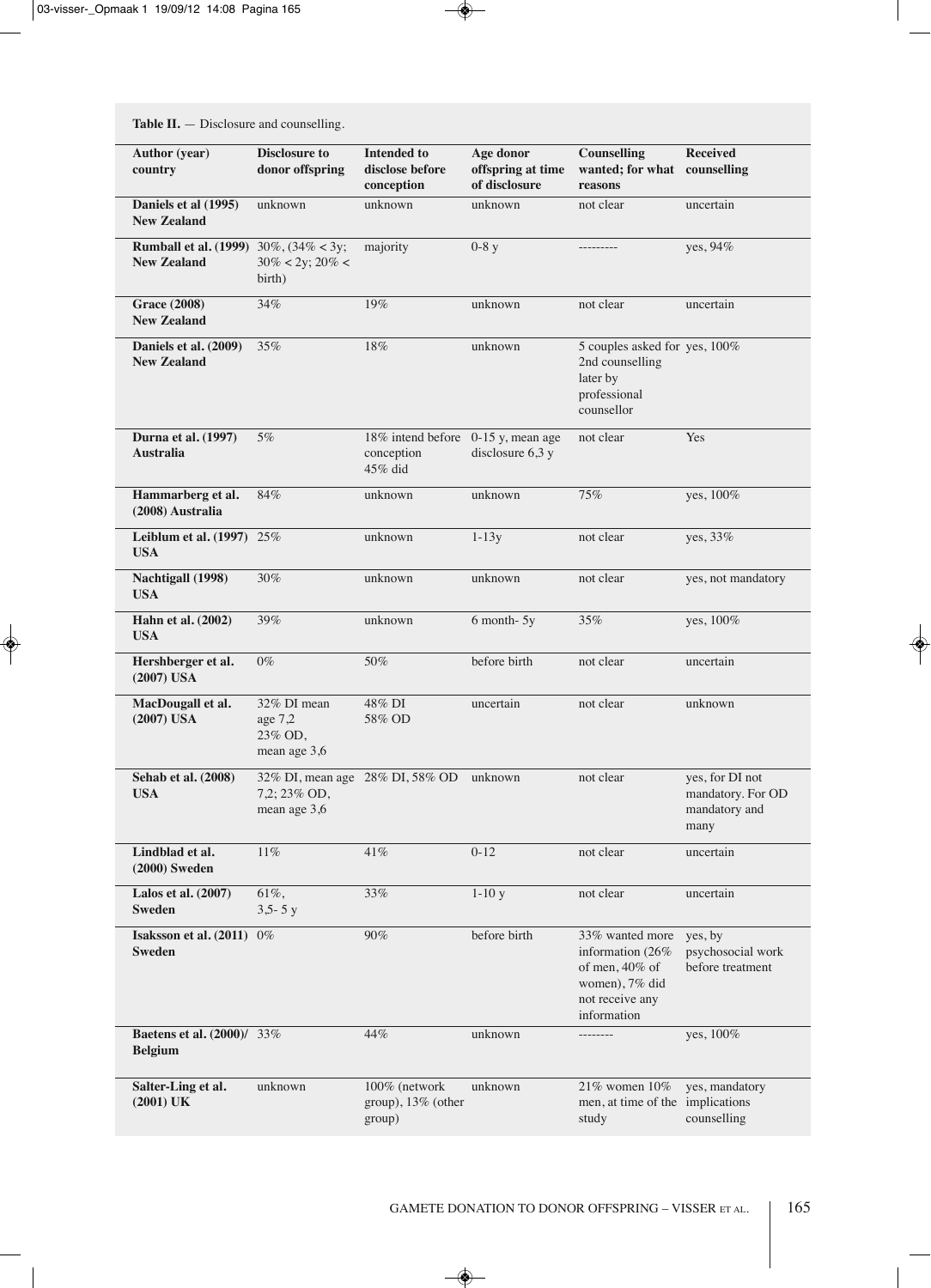| Murray et al. $(2003)$<br>UK             | $0\%$                             | 29%                                                                                                             | mean age $4.8 y$ | not clear                                             | Uncertain    |
|------------------------------------------|-----------------------------------|-----------------------------------------------------------------------------------------------------------------|------------------|-------------------------------------------------------|--------------|
| Söderström et al.<br>$(2010)$ Finland    | $27,7\%$ 0-3 y; $26\%$<br>$3-14y$ | $83,3\%$ 1-3 y<br>44,4% 13-14 y                                                                                 | $1 - 14y$        | $42.5\%$ women<br>$22\%$ men                          | uncertain    |
| Laruelle et al. (2011)<br><b>Belgium</b> | $0\%$                             | $28,6\%$ in known<br>donation; $45.8\%$ in<br>known-anonymous<br>donation; $33.3\%$ in<br>anonymous<br>donation | unknown          | few couples asked<br>for counselling<br>spontaneously | ves, $100\%$ |

ples received mandatory counselling focussed on the choice of type of donation before oocyte donation and on secrecy or disclosure (Laruelle et al., 2011).

Three other studies reported that counselling focused on specific cases and/or moments, but did not refer to the mandatory or voluntary character of the counselling. One study reported that couples were counselled by a psychosocial worker about specific aspects of donation parenthood before and during treatment (Isaksson et al., 2011). One study reported that couples had a counselling session before oocyte donation treatment (Hahn and Caft-Rosenberg, 2002). One study reported that couples received psychological counselling to guide the decisionmaking process regarding donation with an anonymous or a known donor and to pay attention to possible psychological consequences of the decision (baetens et al., 2000).

### *Need for counselling*

In twelve studies it was mentioned that couples were counselled. How many couples actually sought counselling was only known for four studies. For these studies respectively 33%, 35%, 35% and 21% of the couples told the researcher they had wanted counselling (Daniels et al., 2009; Hershberger et al., 2007; MacDougall, 2007; Salter-Ling et al., 2001). In one of these four studies couples expressed a concern about disclosure and wished supportive or therapeutic counselling on this topic both prior to, and during treatment (MacDougall et al., 2007). In thirteen studies, couples had not recognized a need for counselling during treatment, but wished for it in retrospect (Daniels et al., 1995; Daniels et al., 2009; Hahn and Caft-Rosenberg, 2002; Hammarberg et al., 2008; Hershberger et al., 2007; Isaksson et al., 2011; Lalos et al., 2007; MacDougall et al., 2007; Murray and Golombok, 2003; Rumball and Adair, 1999; Salter-Ling et al., 2001; Shehab et al., 2008; Söderström et al., 2010). in one study wherein couples were counselled mandatory before oocyte donation, very few couples had asked for counselling spontaneously, but they brought up disclosure and relational issues when they came for treatment for a second child (Laruelle et al., 2011). The reasons given for seeking counselling were mentioned in thirteen studies and consisted of need for assistance and advice from professionals in the disclosure decision, and information and guidelines on when and how to disclose (Table III).

### *The content of counselling of parents (to be)*

The content of the counselling is summarized in Table III. Only two of the studies reported about the focus in the counselling session before treatment (Baetens et al., 2000; Laruelle et al., 2011). In these studies couples are counselled by psychologists and the aim of counselling was to guide the decisionmaking process regarding the kind of donation to be used, known or anonymous donation (Baetens et al., 2000) and to compare motivations and attitudes in the decision making process of three types of donation, known donation, known- anonymous donation or anonymous donation (Laruelle et al., 2011). None of the other studies mentioned how couples actually were counselled. Seventeen of the twenty studies mentioned issues that came up in counselling. The disclosure and secrecy issue was mentioned in 10 of the 20 studies (Baetens et al., 2000; Grace et al., 2008; Hahn and Caft-Rosenberg, 2002; Hammarberg et al., 2008; Laruelle et al., 2011; Leiblum et al., 1997; Lindblad et al., 2000; Nachtigal, 1998; Rumball and Adair, 1999; Salter-Ling et al., 2001). In seven studies parents expressed uncertainty about when and how to disclose, the effect on the child and fear that the child would not understand, and how to handle the lack of a genetic tie. They also expressed the wish for more professional support and guidance on this issue (Grace et al., 2008; Hershberger et al., 2007; Leiblum et al., 1997; Mac Dougall, 2007; Murray and Golombok, 2003; Rumbal and Adair, 1999; Salter-Ling et al., 2001). In two of these studies some non disclosing couples expressed that they did not do so, because they felt disclosure is a private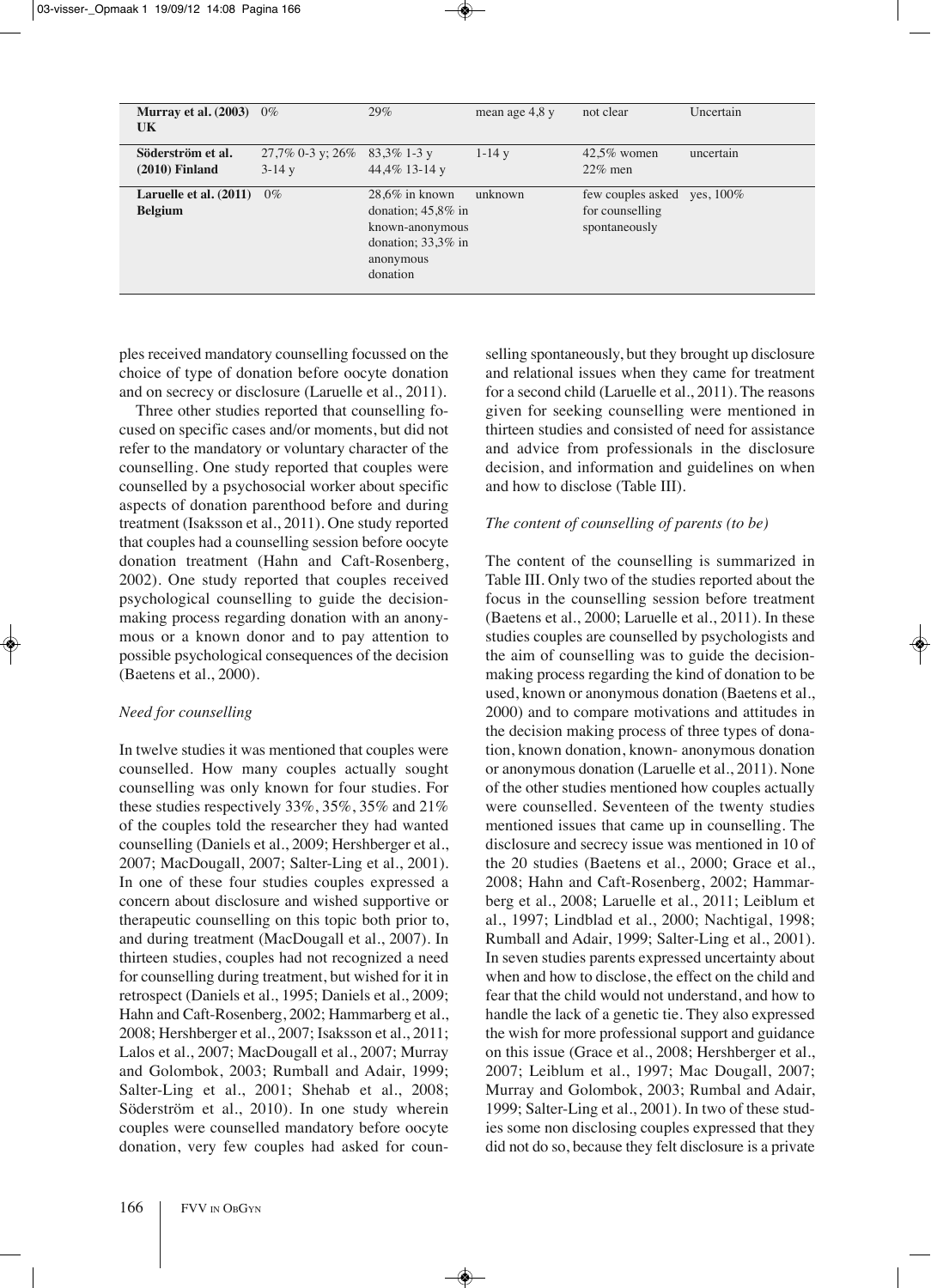| Table III. - Content of counselling.                    |                                                                   |                                              |                                                                                                        |                                                                                                                                                                                     |  |  |
|---------------------------------------------------------|-------------------------------------------------------------------|----------------------------------------------|--------------------------------------------------------------------------------------------------------|-------------------------------------------------------------------------------------------------------------------------------------------------------------------------------------|--|--|
| <b>Author</b> (year)<br>country                         | <b>Parents disclosed Parents did not</b><br>to donor<br>offspring | disclose to donor<br>offspring               | <b>Issues in counselling</b>                                                                           | <b>Content of counselling and</b><br>role of counsellor                                                                                                                             |  |  |
| Daniels et al. (1995)<br><b>New Zealand</b>             | unknown                                                           | unknown                                      | unknown                                                                                                | counsellor is seen as a gate<br>keeper and facilitator                                                                                                                              |  |  |
| <b>Rumball et al. (1999)</b> 30%,<br><b>New Zealand</b> | $(34\% < 3y, 30\%$<br>$< 2y, 20\% < \text{birth}$ )               | 55%                                          | disclosure/ secrecy                                                                                    | counsellor stimulated<br>disclosure and early telling,<br>but did not intend when and<br>how.                                                                                       |  |  |
| <b>Grace et al. (2008)</b><br><b>New Zealand</b>        | 34%                                                               | 27%                                          | donor issues as: resemblance,<br>importance of screening; effect<br>of telling on donor offspring      | unknown                                                                                                                                                                             |  |  |
| Daniels et al. (2009)<br><b>New Zealand</b>             | 35%                                                               | 18%                                          | unknown                                                                                                | until 1985 counselling by<br>med. doctor; after by trained<br>professional counsellors. 7<br>parents asked assistance<br>from interviewer how to tell<br>their adult child about DI |  |  |
| <b>Durna et al.</b> (1997)<br><b>Australia</b>          | 5%                                                                | 66%                                          | unknown                                                                                                | unknown                                                                                                                                                                             |  |  |
| Hammarberg et al.<br>(2008) Australia                   | 84%                                                               | unknown                                      | - disclosure<br>- possible future interaction<br>donor/child<br>- lack genetic tie<br>- legal matters  | counsellor stimulated<br>disclosure                                                                                                                                                 |  |  |
| Leiblum et al. (1997) 25%<br><b>USA</b>                 |                                                                   | 59%                                          | - disclosure/secrecy<br>some: secrecy is a private issue<br>- tension between intellect and<br>Feeling | 1/3 sought counselling, for<br>information, guidance and<br>support. Counselling can be<br>meaningful and is needed for<br>when and how to disclose.                                |  |  |
| <b>Nachtigall</b> (1998)<br><b>USA</b>                  | 30%                                                               | unknown                                      | what is the best for the child<br>and family                                                           | counsellor influenced<br>disclosure decision                                                                                                                                        |  |  |
| Hahn et al. (2002)<br><b>USA</b>                        | 39%                                                               | 29% undecided                                | unknown                                                                                                | discussion with counsellor<br>about what is well, need for<br>real stories                                                                                                          |  |  |
| Hershberger (2007)<br><b>USA</b>                        | $0\%$ , result during<br>OD treatment                             | $1$ (of 8) wanted<br>secrecy, 3<br>undecided | unknown                                                                                                | unknown                                                                                                                                                                             |  |  |
| MacDougall et al.<br>$(2007)$ USA                       | 32% DI mean age, unknown<br>7,2 23% OD,<br>mean age 3,6           |                                              | unknown                                                                                                | parents wished more<br>professional guidance and<br>support.                                                                                                                        |  |  |
| Sehab et al. (2008)<br><b>USA</b>                       | 32% DI, mean age 16% DI 10% OD<br>7,2; 23% OD,<br>mean age 3,6    |                                              | unknown                                                                                                | role counsellor more aware<br>in retrospective. In case of<br>OD: had wanted<br>information, options,<br>guidelines and peer support.                                               |  |  |
| Lindblad et al.<br>$(2000)$ Sweden                      | $11\%$                                                            | unknown                                      | disclosure/ secrecy<br>(partly: it is our business to tell<br>or not. It is our child, we<br>decide)   | counselling to facilitate<br>parents in how to decide in<br>the disclosure /secrecy issue;<br>need for information and<br>guidance                                                  |  |  |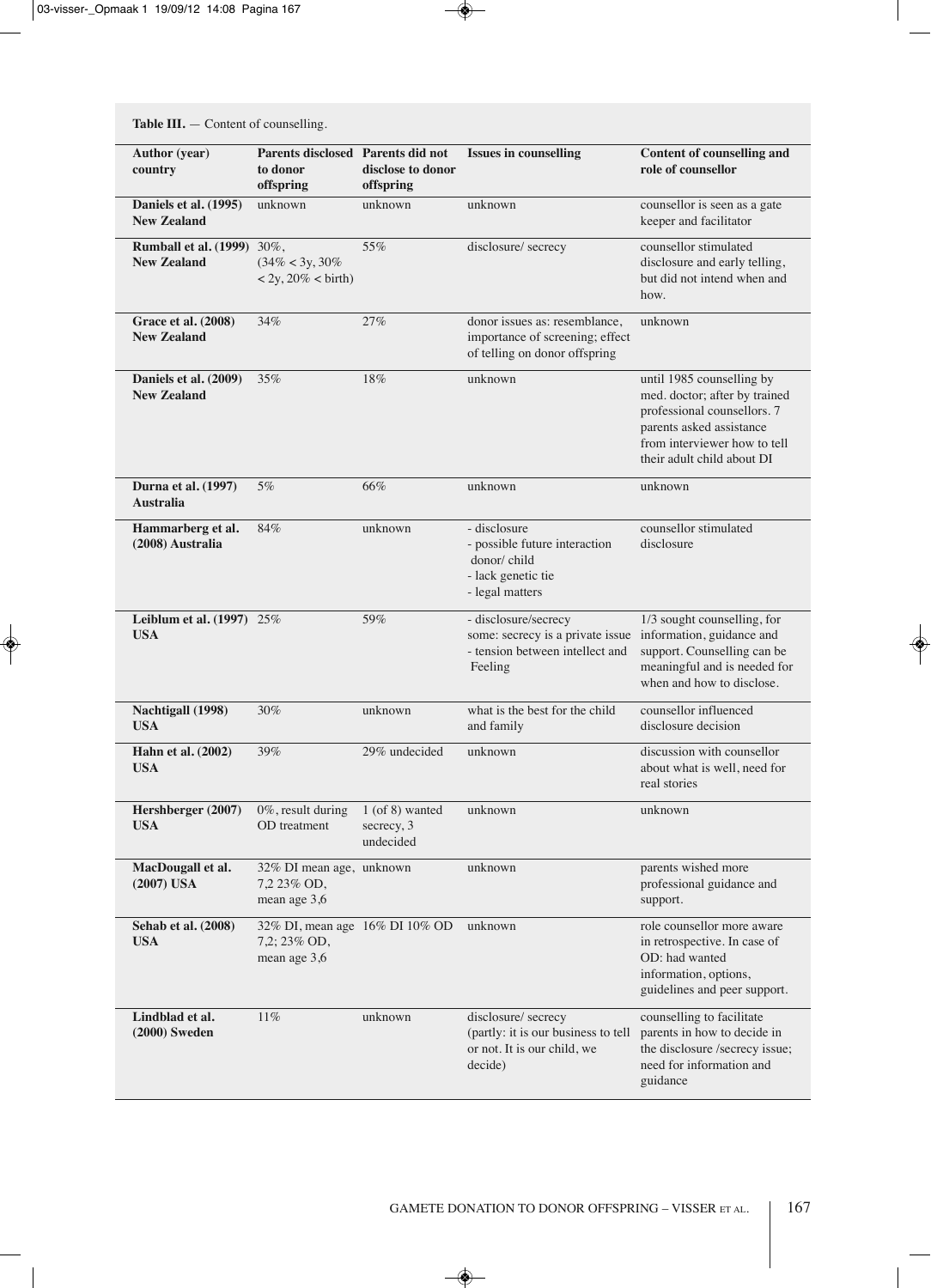| Lalos et al. $(2007)$<br><b>Sweden</b>                             | $61\%$ ,<br>$3,5 - 5y$                       | unknown                                   | unknown                                                                                                                                                                         | counsellor impacted thinking<br>and encouraged disclosure.<br>Need for guidance and<br>support                                                                                                                                                                                                            |
|--------------------------------------------------------------------|----------------------------------------------|-------------------------------------------|---------------------------------------------------------------------------------------------------------------------------------------------------------------------------------|-----------------------------------------------------------------------------------------------------------------------------------------------------------------------------------------------------------------------------------------------------------------------------------------------------------|
| <b>Isaksson et al.</b> $(2011)$ 0%, result before<br><b>Sweden</b> | <b>GD</b> treatment                          | unknown, result<br>before GD<br>treatment | unknown                                                                                                                                                                         | the guidance and support did<br>not meet up the need. The<br>counsellor need to have<br>knowledge of psychosocial<br>aspects about gamete<br>donation                                                                                                                                                     |
| Baetens et al. (2000)<br><b>Belgium</b>                            | 33%                                          | 17% more or less<br>secrecy               | - disclosure/ secrecy<br>- information how to tell the<br>child (with both parents, at<br>early point in life)<br>- consequences of GD, future<br>contact donor offspring/donor | counselling couples about<br>negative consequences of<br>GD; How to tell donor<br>offspring (with both parents,<br>at early point in life)                                                                                                                                                                |
| Salter-Ling et al.<br>$(2001)$ UK                                  | unknown                                      | unknown                                   | - disclosure/ secrecy<br>- information about the donor<br>- how to tell donor offspring                                                                                         | professional guidance<br>needed in discussing GD<br>with family and donor<br>offspring. Expression of<br>feelings about donation.                                                                                                                                                                         |
| <b>Murray et al. (2003)</b> 0%<br><b>UK</b>                        |                                              | 47%, 24%<br>undecided                     | unknown                                                                                                                                                                         | counsellor stimulated<br>disclosure<br>Guidelines needed for when<br>and how to disclose to donor<br>offspring                                                                                                                                                                                            |
| Söderström et al.<br>$(2010)$ Finland                              | 61%, 27,7% 0-3 y; unknown<br>26% 3-14 y      |                                           | unknown                                                                                                                                                                         | counsellor should support (<br>56% satisfied), more need<br>for individual counselling<br>(24% mothers, 11% fathers).<br>Help to solve disagreements<br>on disclosure issues and<br>support of counsellor after<br>delivery. Availability<br>routinely after delivery or at<br>time of disclosure $(8\%)$ |
| Laruelle et al. (2011)<br><b>Belgium</b>                           | $0\%$ , result before<br><b>GD</b> treatment | unknown, result<br>before GD<br>treatment | - donor type (known, known-<br>anonymous, anonymous)<br>- disclosure/ secrecy<br>- relationship                                                                                 | few couples asked<br>spontaneously for<br>counselling. In case of 2 <sup>nd</sup><br>child, couples brought up<br>disclosure and relational<br>issue themselves                                                                                                                                           |

decision and should be taken independently, while other couples thought that in future they themselves would feel what would be the right time to disclose to their child. in four studies specific donor issues came up: the resemblance of the father and the importance of screening donors; possible future interaction between donor and donor offspring; reasons for being a donor and the choice for a specific donor and information about the donor (Baetens et al., 2000; Grace et al., 2008; Hammarberg et al., 2008; Salter-Ling et al., 2001). Issues that were raised in the study wherein couples received 'implication counselling' were: information about the medical procedure (95%), information about the donor (80%), and expressing feelings about treatment and DI (70%) discussing issues relating to telling their families (35%), discussing of how to tell their child about DI  $(35\%)$ , (Salter-Ling et al., 2001). In one study, parents brought up disclosure and relational issues when they came for treatment for a second child (Laruelle et al., 2011). In one study parents wanted the counsellor's help to solve disagreements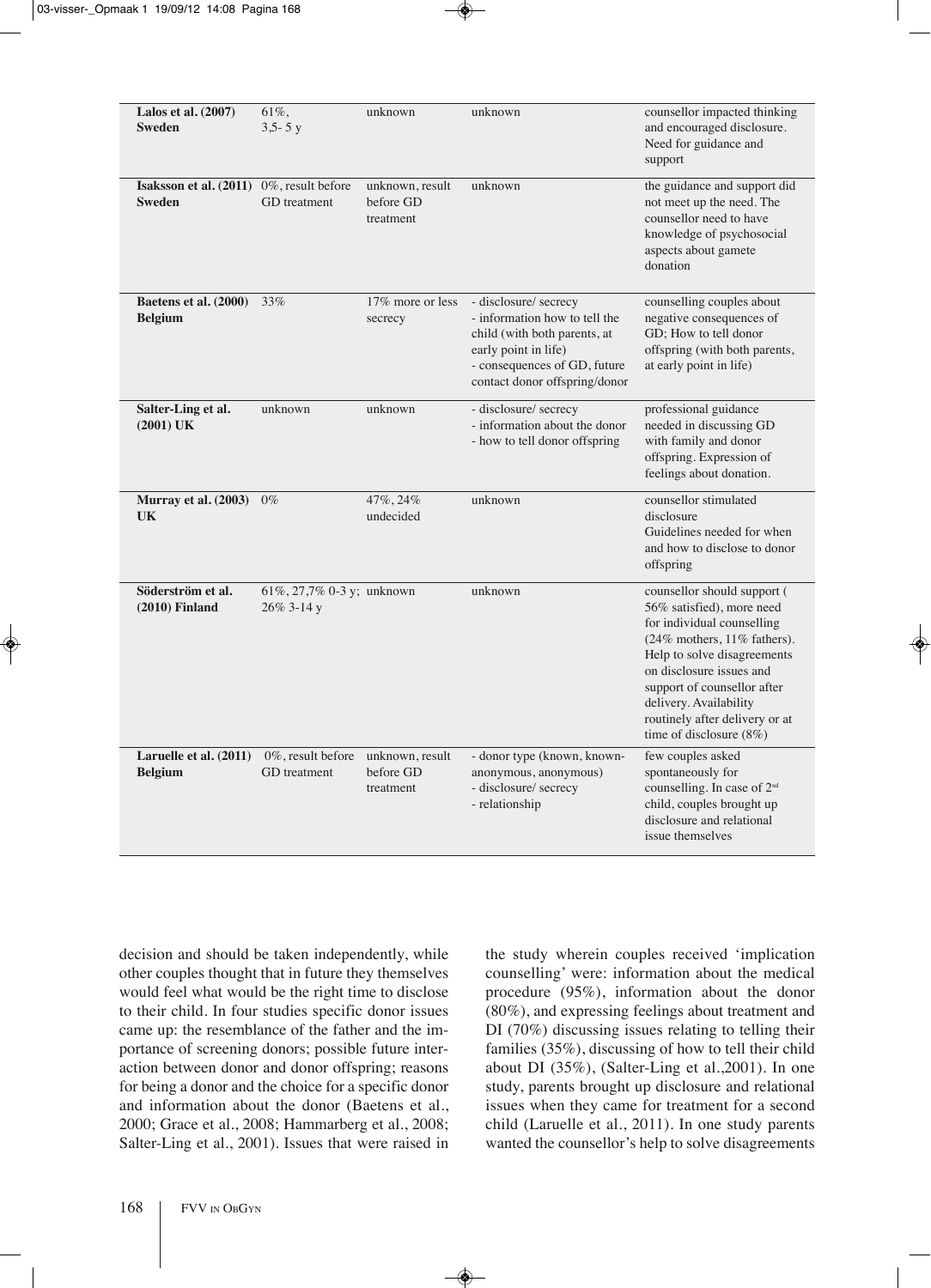on disclosure between them, and/or support after delivery and at the time of disclosure (Söderström et al., 2010). In one of the studies the parents asked the interviewer assistance in how to disclose DI to their adult children (Daniels et al., 2009).

#### *The role of the counsellor with regard to disclosure*

In 16 studies some details on the role of the counsellor or counselling were mentioned. The counsellor was seen as gatekeeper and facilitator in one study (Daniels et al., 1995). In five studies the counsellor stimulated disclosure (Hammarberg et al., 2008; Lalos et al., 2007; Murray and Golombok, 2003; Nachtigall et al., 1998; Rumball and Adair, 1999), and in one of these, early telling was stimulated by the counsellor as well (Rumbal and Adair, 1999). One of these five studies reported that for clinics it is mandatory to report the identity of the donor to a central register and the counsellors should advocate that parents disclose the donor's origin to the child. 41% of the parents mentioned that the counselling had some effect on disclosure and 26% reported no impact at all. In this study couples were counselled before and after treatment. The donors that were counselled in this study were more likely to believe donor offspring should be informed after the second counselling (Hammarberg et al. 2008). In the second of these five studies offering counselling had been an integral part of the treatment procedure and 94% of the couples took advantage of it. Disclosure at young age was the policy of this fertility clinic (Rumball and Adair, 1999). In the third of these five studies it is mentioned that more than 50% of the parents received -sometimes contradictory- messages about secrecy/ disclosure from the staff. About 65% got the advice: 'do what you want' and in 25% couples which were separately counselled, received an opposite advice (Lalos et al., 2007). In the fourth of these five studies counselling was available, but not mandatory (Nachtigall et al.,1998) and in the fifth is not mentioned if couples received counselling (Murray and Golombok, (2003). In the last two studies nothing is reported about the clinic or health care staff's attitude on the disclosure/ secrecy issue. In nine studies the parents had mentioned that counselling is needed for information, guidance and support regarding disclosure (Hahn and Caft-Rosenberg, 2002; Lalos et al., 2007; Leiblum et al., 1997; Lindblad et al., 2000; MacDougall, 2007; Murray and Golombok, 2003; Salter-Ling et al., 2001; Shehab et al., 2008; Söderström et al., 2010). In two studies, parents had expressed a need for real stories of parents in the same situation, and for peer support (Hahn and Caft-Rosenberg, 2002; Shehab et al., 2008).

#### **Discussion**

The present review aimed to provide an overview of all available facts and data on counselling in couples undergoing gamete donation. We found no clear pattern in counselling practices, neither in the views of the counsellors, or of the fertility clinics on the disclosure/ secrecy issue. In twelve of the 20 studies we found that counselling was offered, but not how couples were counselled. In one of these studies the counselling session before treatment was used for the study (Laruelle et al., 2011). The moment when counselling was offered was not clear in 6 of these twelve studies. Only in two studies it was explicitly mentioned that counselling was mandatory before treatment (Laruelle et al., 2011; Salter-Ling et al., 2001). In one study most couples undergoing oocyte donation had been counselled as standard part of the protocol and this was not the case in couples undergoing donor insemination (Shehab et al., 2008). In one other study on only donor insemination counselling was offered as an integral part of the treatment (Rumball and Adair, 1999). The difference in counselling donor insemination couples in the last two studies maybe has to do with the different national attitudes. New Zealand strongly adopted an openness and information sharing approach for the last 20 years, which is legal since 2004, and the USA was divided in liberal en more conservative parts, so the politically liberal environment and the acceptance of gamete donation could contribute to concerns about stigma (Daniels et al., 2009; Shehab et al., 2008). In three of the six oocyte donation studies 100% of the couples received counselling and for the other three studies it is uncertain. The studies were done in five different countries, so it seems that whether couples received counselling depended on the individual clinics. We hardly found any information about whether the counsellor was a medical doctor or a nurse, or a trained professional counsellor with knowledge of psycho-social aspects related to gamete donation, which seems to be important as in about half of the studies couples wished for more professional support and guidance. Moreover, none of the studies reported a psychological or family system theory that was used as a basis for counselling in gamete donation and, especially on the secrecydisclosure and relational issue. In the studies that mentioned parents were stimulated to disclose, we did not find any theoretical ground for this. Three of these 5 studies reported that this was the policy of the clinic (Hammarberg et al., 2008; Lalos et al., 2007; Rumball and Adair, 1999). One of these three studies reports about the sometimes contradictory attitude of the health care staff of the same clinic (Lalos et al., 2007) and in one study is reported that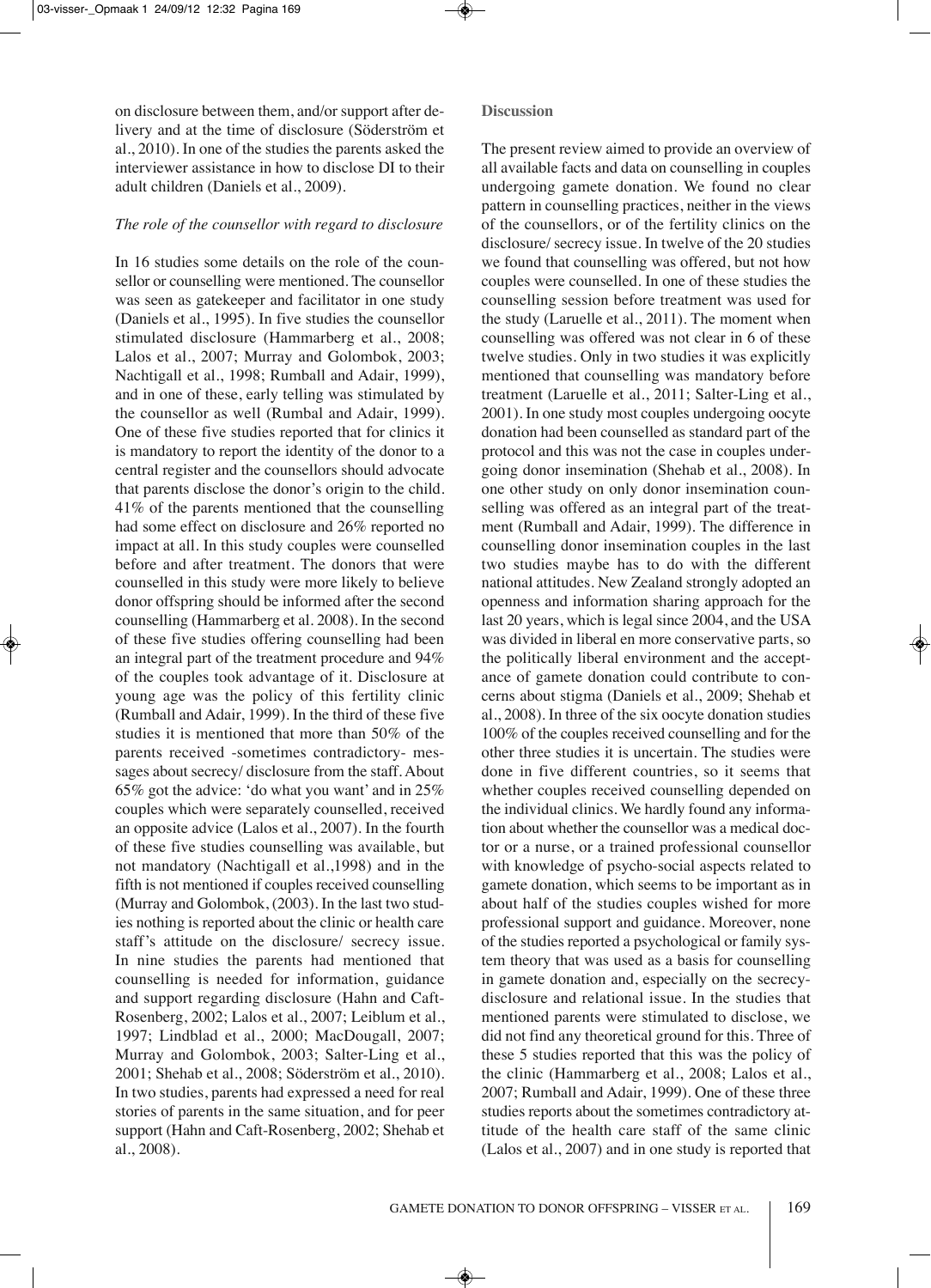the counselling, that was given before and after treatment, had some effect on the parents and more effect on the donors in favour of disclosure (Hammarberg et al., 2008). The subject matters of the counselling were outlined and the counsellors should advocate disclosure, so it is interesting to know why after counselling donors were more convinced about the importance of disclosure to donor offspring than the recipients. no distinction was made between oocyte donation en donor insemination.

Our findings can be summarized as a lack of evidence based protocols and practices on counselling to support disclosure. This is worrisome, because there are indications that disclosure is more beneficial for both the parent and the child than non-disclosure, and that parents often want or intend to disclose, but are uncertain about when and how to disclose and are afraid of the consequences (Akker vd, 2006; Jadva et al., 2009; Rumball and Adair, 1999; Scheib et al., 2005). Besides these indications it would be of interest to know if there are specific ethnic, religious, socio-cultural or family situations in which disclosure could be especially beneficial of difficult for the parents and children. Only one study reports that parent's discussions reflected a variety of influences and contexts as the opinions of professionals, religious background, socio-political environment etc. (Shehab et al., 2008).

Parents have especially concerns about when and how to tell donor offspring, possible future contact of donor offspring with the donor and information on the donor. in several studies of this review parents mentioned that the counsellor encouraged disclosure, but that they did not receive the guidance and support they needed in the disclosure process (Baetens et al., 2000; Hammarberg et al., 2008; Lalos et al., 2007; Murray and Golombok, 2003; Nachtigall et al., 1998). in one study parents stated disclosure or secrecy to donor offspring is a private matter and not a case for professionals (Lalos et al., 2007).

In some studies parents mentioned the specific moments they needed counselling, i.e. at the time of disclosure to donor offspring, in case of treatment for a second child and after birth (Baetens et al., 2000; Daniels, 2009; Laruelle et al., 2011; Söderström et al., 2010).

In view of the sensitivity and importance of the subject and the needs of parents, we suggest that counselling should be available for and offered by professional counsellors with specific knowledge about gamete donation, especially on secrecy, disclosure and relational issues, to all prospective parents at specific moments as before treatment and at the time of disclosure.

A drawback of our review is that the studies included in this review were conducted over a long period of time, i.e. between 1995 and 2011. During this time, attitudes, legislation and professional guidelines regarding disclosure have changed in many countries. In New Zealand and Australia, attitudes and legislation regarding anonymity and disclosure have changed towards more openness and transparency over the last decades, while in the European countries wherein the studies were conducted legislation regarding anonymity and disclosure is divergent. For instance, whereas HFeA guidelines in the UK recommend that counsellors should encourage disclosure, there are other countries where donor anonymity and secrecy are still obligatory, e.g. in Spain and France. Countries like Belgium and Denmark have a system of donor anonymity, but non-anonymous donation via official routes (i.e. with identifiable donors) is also possible (Janssens, 2011).

Although the data presented in this review describes counselling practices over a period of 16 years, 10 studies were done in the last five years (Daniels et al., 2009; Grace et al., 2008; Hammarberg et al., 2008; Hershberger, 2007; Isaksson et al., 2011; Lalos et al., 2007; Laruelle et al., 2011; MacDougall et al., 2007; Shehab et al., 2008; Söderström et al., 2010).

In nine of these 10 studies  $18\%$  to 90% of the couples had the intention to disclose gamete donation. In 6 of the 10 older studies  $13\%$  to  $100\%$ of the couples intended to disclose. The need for professional guidance and support has been reported in six of the 10 recent studies, especially when and how to disclose (Daniels et al., 2009; Isaksson et al., 2011; Lalos et al., 2007; Laruelle et al., 2011; McDougall et al., 2007; Shehab et al., 2008; Söderström et al., 2010). In the older studies these issues are also reported, but the need for guidance and support is mentioned in only four out of the ten studies before 2007 (Leiblum et al., 1997; Lindblad et al., 2000; Murray and Golombok, 2003; Salter-Ling et al., 2001). In two of these studies from the nineties the counsellor specifically stimulated disclosure to donor offspring (Nachtigall et al., 1998; Rumball and Adair, 1999).

In all studies, only information about counselling on heterosexual couples was available, which is remarkable because many lesbian couples and single women are also treated with artificial insemination with donor sperm for social indications.

Recently several studies about disclosure in lesbian and single- mother families showed that donor offspring learnt earlier of their donor origins than offspring of heterosexual couples (Beeson et al.,  $2011$ ; Jadva et al.,  $2009$ ). In a study on single mother families, almost all single mothers wanted their child to have identifying information. About two-thirds of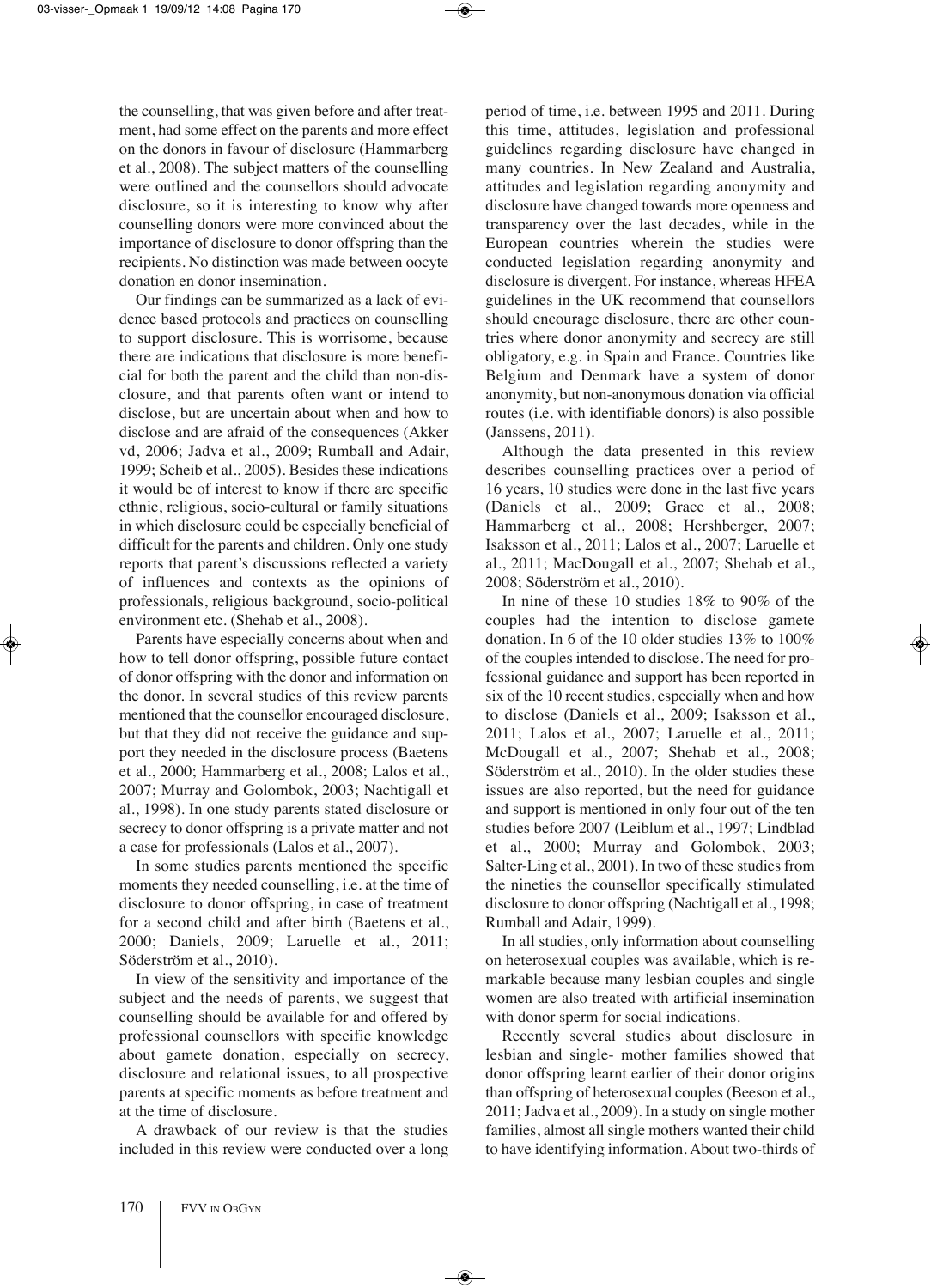them had not disclosed the donor conception to their child, but intended to do so in the future. It is suggested that these mothers experienced how difficult it is to find the appropriate way of sharing information about gamete donation with their child and professional counselling is needed (Landau and Weissenberg, 2010).

It is likely that all parents - whether they are in a heterosexual or lesbian relationship or whether they are single mothers- experience difficulties sharing information with their children about their genetic origin and need professional support in this.

In summary, our review shows that empirical knowledge on counselling of couples who ask for gamete donation, as well as parents with children after gamete donation is limited. To be able to provide good care to couples involved in gamete donation related treatments, especially in relation to the disclosure process to donor offspring, more research is needed. This research should aim to find out more precisely what parents' needs are, when they require counselling to meet those needs and what psychological or family system theories are or can be used as a basis for counselling in gamete donation and on secrecy and disclosure in particular.

#### **References**

- Baetens P, Devroey P, Camus M et al. Counselling couples and donors for oocyte donation: the decision to use either known or anonymous oocytes. Hum Reprod. 2000;15:476-84.
- Baran A, Pannor B. The Psychology of Donor Insemination, Problems and Solutions. 2<sup>nd</sup> edn. Amistad. 1993. New York.
- Beeson DR, Jennings PK, Kramer W. Offspring searching for their sperm donors: how family type shapes the process. Hum reprod. 2011;26:2415-24.
- Broderick P, Walker I. Information access and donated gametes: how much do we know about who wants to know? Hum reprod. 1995;10:3338-41.
- Crawshaw M. Lessons from a recent adoption study to identify some of the service needs of, and issues for, donor offspring wanting to know about their donors. Hum Fertil (Camb). 2002;5:6-12.
- Daniels KR, Lewis GM, Gillett W. Telling donor insemination offspring about their conception: The nature of couples' decision- making. Soc Sci Med. 1995;40:1213-20.
- Daniels K, Thorn P. Sharing information with donor insemination offspring. Hum Reprod. 2001;16:1792-6.
- Daniels K, Gillett W, Grace V. Parental information sharing with donor insemination conceived offspring: a follow-up study. Hum Reprod. 2009;24:1099-2005.
- Daniels KR, Grace VM, Gillett WR. Factors associated with parents' decisions to tell their adult offspring about the offspring's donor conception. Hum Reprod. 2011;26:2783-90.
- Durna EM, Bebe J, Steigrad SJ et al. Donor insemination: attitudes of parents towards disclosure. Med J Aust. 1997; 167:256-9.
- Ethics Committee of the American Society for Reproductive Medicine. Informing offspring of their conception by gamete donation. Fertil Steril. 2004;81(3).
- Golombok S, Readings J, Blake L et al. Children conceived by gamete donation: psychological adjustment and mother-child relationships at age 7. J Fam Psychol. 2011;25:230-9.
- Gottlieb C, Lalos O, Lindblad O. Disclosure of donor insemination to the child: the impact of Swedish legislation on couples' attitudes. Hum Reprod.  $2000:15:2052-6$ .
- Grace VM, Daniels KR, Gillett W. The donor, the father, and the imaginary constitution of
- the family: Parents' constructions in the case of donor insemination. Soc Sci Med. 2008;6:301-14.
- Greenfeld DA. The impact of disclosure on donor gamete participants: donors, intended parents and offspring. Curr Opin Obstet Gynaecol. 2008;20:265-8. Review.
- Hahn SJ, Caft-Rosenberg M. The disclosure decision of parents who conceive children using donor eggs. J Obstet Gynecol Neonatal Nurs. 2002;31:283-93.
- Hammarberg K, Carmichael M, Tinney L et al. Gamete donors' and recipients' evaluation of donor counselling: A prospective longitudinal cohort study. Aust N Z J Obstet Gynaecol. 2008;48:601-6.
- Hershberger P, Klock SC, Barnes RB. Disclosure decisions among pregnant women who received donor oocytes: a phenomenological study. Fertil Steril. 2007;87:288-96.
- Human Fertilization and Embryology Act, 1990.
- Isaksson S, Skoog Svanberg A, Sydsjö G et al. Two decades after legalisation on identifiable donors in Sweden: are recipient couples ready to be open about using gamete donation? Hum Reprod. 2011;26:853-60.
- Jadva V, Freeman T, Kramer W et al. The experiences of adolescents and adults conceived by sperm donation: comparisons by age of disclosure and family type. Hum Reprod. 2009;24:1909-19.
- Jadva V, Casey P, Readings J et al. A longitudinal study of recipients' views and experiences of intra- family egg donation. Hum Reprod. 2011;26:2777-82.
- Janssens PM, Dunselman GA, Simons AH et al. A New Dutch Law regulating provision of identifying information of donors to offspring: background, content and impact. Hum Reprod. 2005;21:852-6.
- Janssens PM, Nap AW, Bancsi LF. Reconsidering the number of offspring per gamete donor in the Dutch open-identity system. Hum Fertil (Camb). 2011;14:106-14.
- Kirkman M. Parents' contributions to the narrative identity of offspring of donor-assisted conception. Soc Sci Med. 2003; 57:2229-42.
- Kirkman M, Rosenthal D, Johnson L. Families working it out: adolescents' views on communicating about donor-assisted conception. Hum Reprod. 2007;22:2318-24.
- Lalos A, Gottlieb C, Lalos O. Legislated right for donorinsemination children to know their genetic origin: a study of parental thinking. Hum Reprod. 2007;22:1759-68.
- Lampic C, Skoog Svanberg A. Attitudes towards gamete donation among IVF doctors in the Nordic countries – are they in line with national legislation. J Assist Reprod Genet. 2009;26:231-8.
- Landau R, Weissenberg R. Disclosure of donor conception in single-mother families: views and concerns. Hum Reprod. 2010;25:942-8.
- Laruelle C, Place I, Demeesterre I et al. Anonymity and secrecy options of recipient couples and donors, and ethnic origin influence in three types of oocyte donation. Hum Reprod. 2011;26:382-90.
- Leiblum SR, Avis AL. Disclosure issues and decisions of couples who conceived via donor insemination. J Psychosom Obstet Gynaecol. 1997;18:292-300.
- Lindblad F, Gottlieb C Lalos O. To tell or not to tell what parents think about telling their children that they were born following donor insemination. J Psychosom Obstet Gynaecol. 2000;21:193-03.
- Lycett E, Daniels K, Curson R et al. Offspring created as a result of donor insemination: a study of family relationships, child adjustment and disclosure. Fertil Steril. 2004;82:172- 9.
- Mac Dougall K, Becker, G, Scheib JE et al. Strategies for disclosure: how parents approach telling their children that